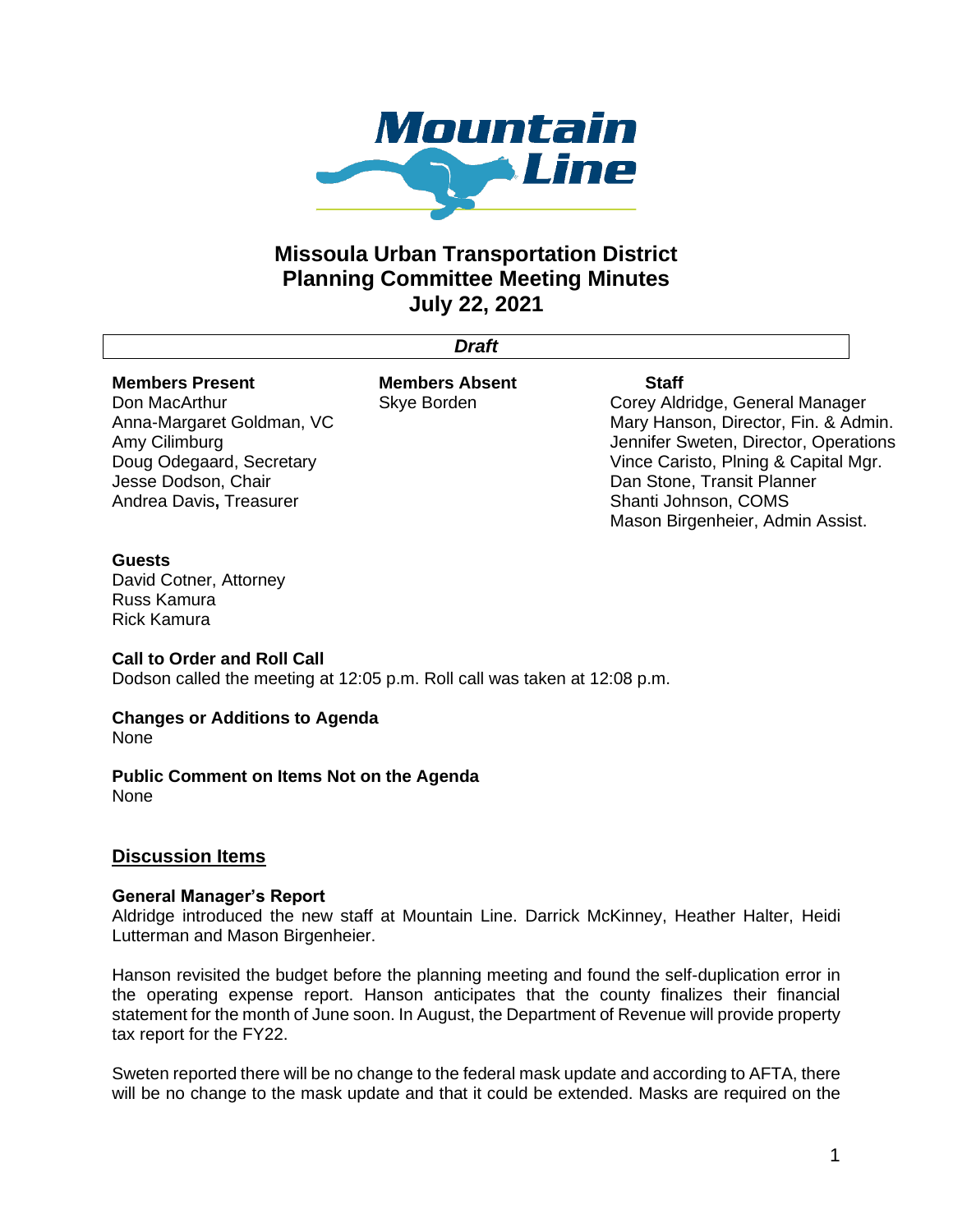buses and the transfer center through September 13. Since the federal mask mandate was put in place, Mountain Line has supplied over 6,000 masks. According to the Sweten, 68% percent of Mountain Line's employees have been fully vaccinated. Future class of operators will begin training on July 27, 2021.

New training periods will be occurring in August, September and November. Supervisor and dispatch training continues, training veteran operators trained on new equipment. Sweten did mention that there is a labor shortage, resulting in reduced service for routes 8 and 12 to 60 minute intervals. There will also be reduced service for Route 1 & 2 starting July 26 to 20-minute intervals. Transfer Center changes include new stripping, new artwork and landscaping. A new marketing campaign has been implemented to draw different demographics for potential new employees.

Caristo reported on four new buses that are expected to arrive this year. The New Flyer buses are experiencing supply chain issues. Two new buses are expected to arrive **next week**. The Gillig buses are expected to arrive in September. The electrical facility component, the charger, is scheduled to arrive in the middle of August. The bus stop masterplan project has been taken over by a new contractor that has finished concrete work on the four bus stops that were incomplete by the previous contractor.

Johnson presented report on the Spring Shift campaign. Engagement of the campaign was higher than expected and drew more ridership. Johnson also gave an update on the completed mural project at the Mountain Line Transfer Center. An official celebration for the project is scheduled for August 6. Talks of new recruitment tactics and new media placements to try and bring in more ridership.

Dodson stated that there needs to be a revisitation of the strategic plan, addressing conflicts between Mountain Line policies and the city's policies in regards to planning efforts. Dodson's concern is the expectations from the city and how that could conflict Mountain Line's strategic plan. Dodson would like to have more consistent open lines of communication with city officials.

Aldridge reminded the board that the Small Urban Network conference will be happening on August 11-13. 40 transit systems will be represented at the conference and invited the board to participate. The mayor is expected to visit and Andrea Davis will be the keynote speaker for Thursday.

## **Action Items**

#### **Planned Bus Stop at Russell & Howell**

**McCarthy** motioned to direct staff to continue discussion with existing plans to construct the inbound bus stop at Russell & Howell. Davis seconded. The motion carried unanimously.

#### **May 27, 2021 Minutes**

**Dodson** made a motion to approve the minutes of May 27, 2021. Odegaard seconded. The motion carried unanimously.

**June 2021 Financials**